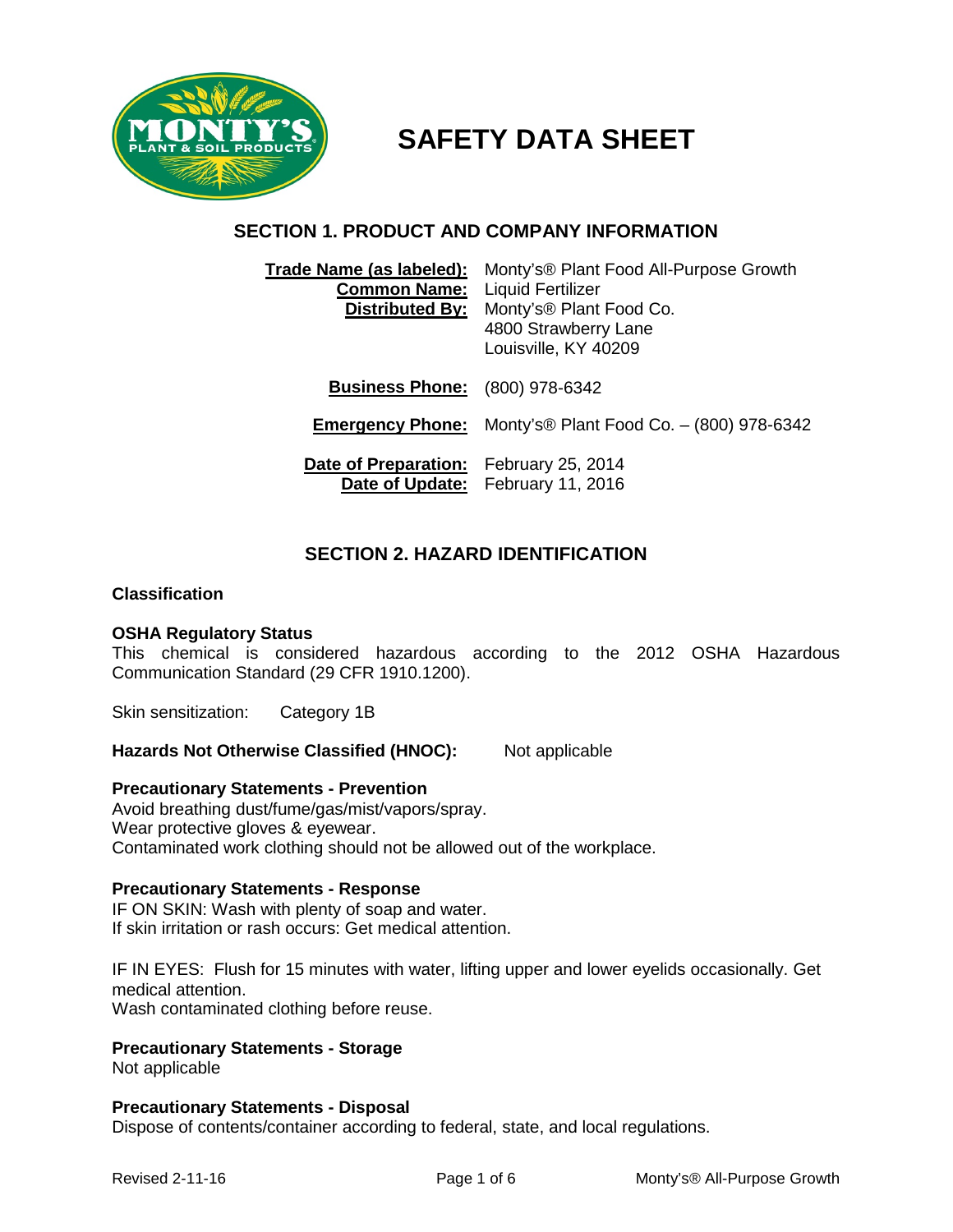## **Label elements**

# **EMERGENCY OVERVIEW**



**Warning** May cause irritation to skin, eyes and respiratory tract

**Appearance & Physical State**: Dark Liquid **Odor:** Slight Ammonia Odor

## **SECTION 3. COMPOSITION AND INFORMATION ON INGREDIENTS**

| <b>Chemical Name</b>                | CAS# | $\%$      | <b>Typical Grade %</b> |
|-------------------------------------|------|-----------|------------------------|
| Mixture of proprietary nutrients in |      |           |                        |
| an aqueous solution                 |      |           |                        |
| Total Nitrogen as N                 |      | $8 - 10$  |                        |
| Total Phosphorous as $P_2O_5$       |      | $16 - 18$ | 16                     |
| Total Potassium as $K2O$            |      | $8 - 10$  |                        |

#### **Hazardous Material Information Rating System:**

 $(0 =$  least;  $1 =$  slight;  $2 =$  moderate;  $3 =$  high;  $4 =$  extreme) **Health (blue) 1 Flammability (red) 0 Reactivity (yellow) 0**

### **SECTION 4. FIRST-AID MEASURES**

| If Inhaled:              | Remove to fresh air. If breathing becomes difficult, contact a<br>medical physician. Give artificial respiration if victim is not<br>breathing and obtain immediate medical attention.                                                                                                                                                                                                   |
|--------------------------|------------------------------------------------------------------------------------------------------------------------------------------------------------------------------------------------------------------------------------------------------------------------------------------------------------------------------------------------------------------------------------------|
| <u>If Ingested:</u>      | Call physician or Poison Control Center immediately for most<br>current information. Dilute with large amounts of water and induce<br>vomiting. Never induce vomiting or give diluents (milk or water) to<br>someone who is unconscious, having convulsions, or who cannot<br>swallow. If vomiting occurs, keep head lower than hips to prevent<br>introduction of fluid into the lungs. |
|                          |                                                                                                                                                                                                                                                                                                                                                                                          |
| In Case Of Skin Contact: | Wash thoroughly with soap and water. Remove contaminated<br>clothing and wash before reuse. Seek medical attention if skin<br>becomes irritated.                                                                                                                                                                                                                                         |
|                          |                                                                                                                                                                                                                                                                                                                                                                                          |
| In Case Of Eye Contact:  | Flush immediately with water for at least 15 minutes, lifting the<br>upper and lower eyelids occasionally. Call a physician if eye<br>irritation persists.                                                                                                                                                                                                                               |
|                          | Matinee of changeland associated all secondores period ha tolera for peopleol attention<br>$T = 1.2$ $\pm 2.2$                                                                                                                                                                                                                                                                           |

Victims of chemical exposure and all rescuers must be taken for medical attention. Take a copy of label and SDS to physician or health professional with victim.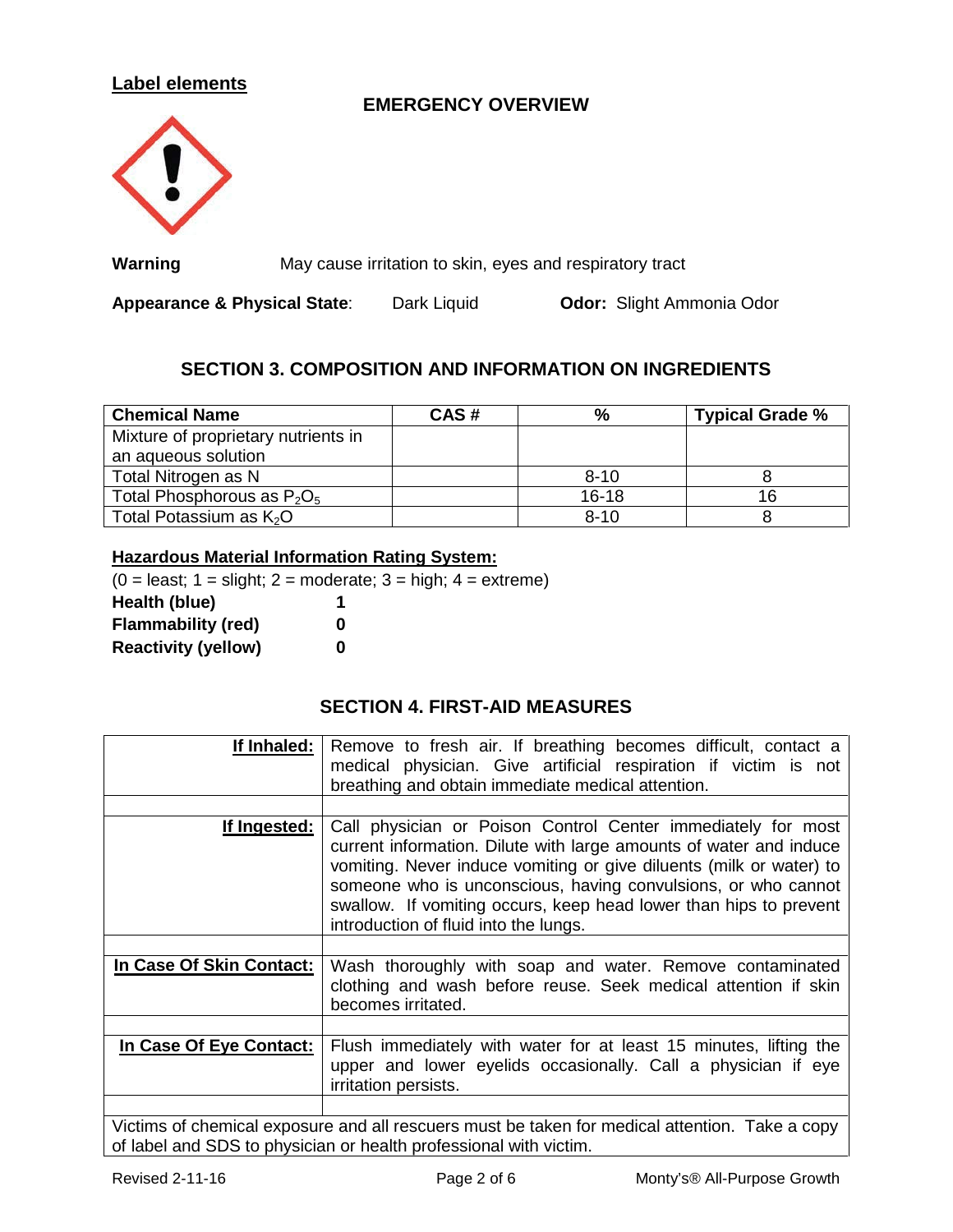#### **Symptoms Of Over Exposure:**

- **Eyes:** May cause inflammation, redness, and possible damage with prolonged exposure.
- **Skin:** Prolonged or repeated exposure may cause skin ulcerations and /or burns.
- **Inhalation:** It may cause headaches, nausea, or weakness in case of prolonged exposure. Oxygen can be administered if breathing becomes difficult.
- **Ingestion:** May result in nausea, vomiting, diarrhea, digestive disorders, or chemical burns.

#### **SECTION 5. FIRE-FIGHTING MEASURES**

| <b>Flash Point:</b>                        | Not flammable.                                                                                                                                    |
|--------------------------------------------|---------------------------------------------------------------------------------------------------------------------------------------------------|
| <b>Test Method:</b>                        | Not flammable.                                                                                                                                    |
| <b>LEL Flammable Limits:</b>               | Not flammable.                                                                                                                                    |
| <b>UEL Flammable Limits:</b>               | Not flammable.                                                                                                                                    |
| <b>Auto ignition Temperature:</b>          | Not flammable.                                                                                                                                    |
| <b>Extinguishing Media:</b>                | Water spray, Foam, Carbon Dioxide, Dry-Chemical.                                                                                                  |
| <b>Unusual Fire and Explosion Hazards:</b> | Avoid high temperatures that may cause thermal<br>decomposition or explosion, especially in confined<br>or poorly ventilated spaces.              |
| <b>Special Firefighting Procedures:</b>    | Wear positive pressure, self-contained breathing<br>apparatus (SCBA) and goggles. Avoid exposure to<br>smoke or fumes. Contain any liquid runoff. |

## **SECTION 6. ACCIDENTAL RELEASE MEASURES**

**Spill And Leak Response:** For small or incidental spills, the minimum personal protective equipment should be rubber gloves, rubber apron, and chemical goggles. Uncontrolled releases should be responded to by trained personnel using pre-planned procedures. Proper protective equipment should be used. Respirators with ammonia canisters or SCBA gear may be required. For large spills, contain by diking with soil or other non-combustible absorbent material. Dilution with water will reduce the release of ammonia vapors. Keep material out of sewers, storm drains, and surface waters. Comply with all applicable government regulations on spill reporting, handling, and waste disposal.

#### **SECTION 7. STORAGE AND HANDLING**

Storage Practices: Store in a cool (above 32 <sup>o</sup>F), dry, well-ventilated area. This product should be stored in tanks constructed of stainless steel, fiberglass, polypropylene, or polyethylene. Valves should be inspected on a regular basis and replaced as needed to prevent leakage. Transfer equipment should be constructed of stainless steel or chemical-resistant plastic. Do no store in aluminum vessels. For packaged product, do not stack pallets more than two (2) high. Do not store near food or feed.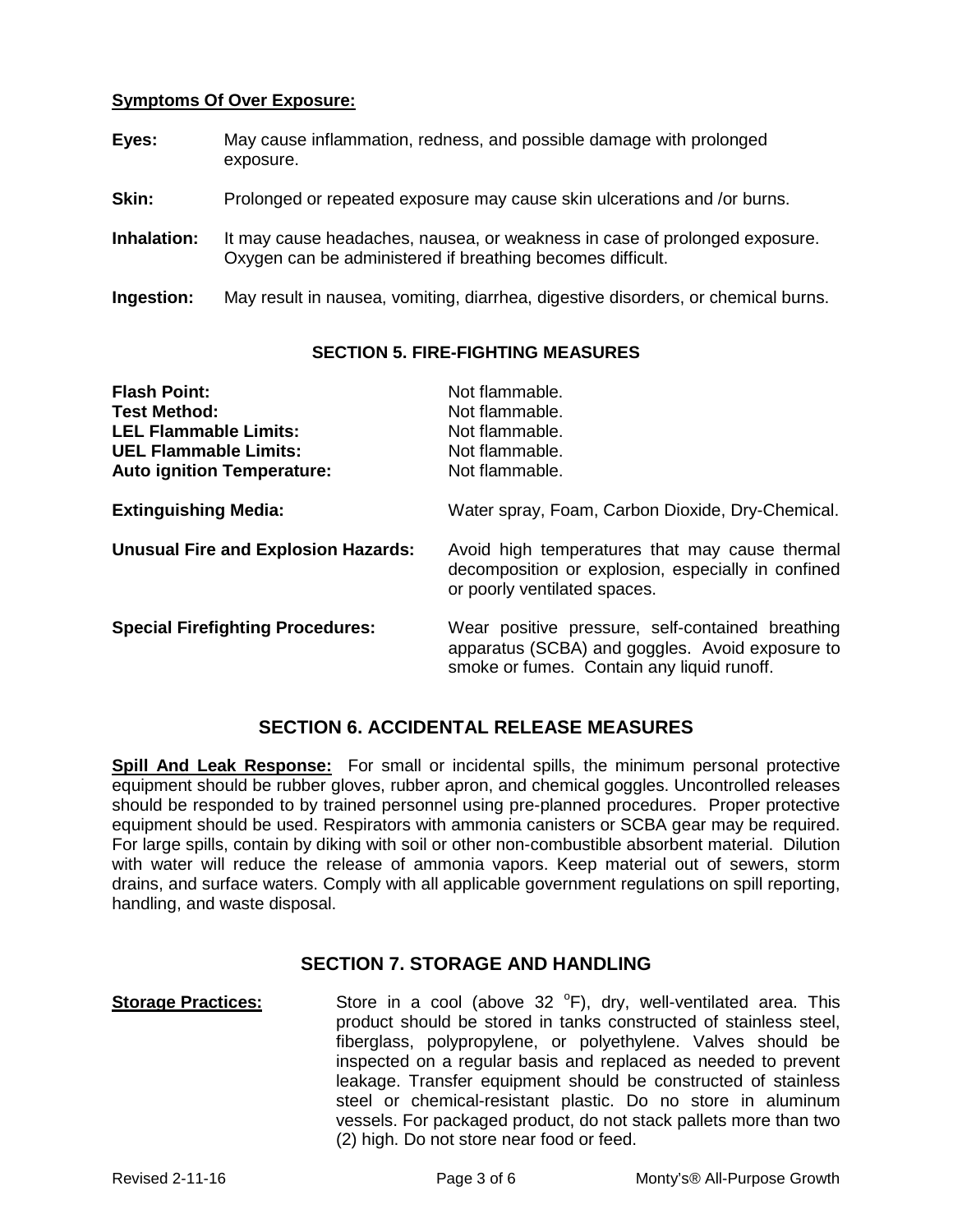**Handling Practices:** Keep away from incompatible materials. Do not breathe mists. Wash thoroughly after handling. Avoid contact with eyes, skin, and clothing. Wash with soap and water after handling.

**Work/Hygiene Practices: Avoid getting chemicals ON YOU or IN YOU**. Wash hands with soap and water after handling chemicals. Do not eat or drink around or while handling chemicals. Keep out of reach of children.

## **SECTION 8. EXPOSURE CONTROLS AND PERSONAL PROTECTION**

|                                                            | <b>Exposure Limits In Air</b> |                       |
|------------------------------------------------------------|-------------------------------|-----------------------|
| <b>Chemical Name</b>                                       | <b>ACGIH TVL (ppm)</b>        | <b>OSHA PEL (ppm)</b> |
| Mixture of proprietary nutrients in an aqueous<br>solution | $15 \text{ mg/m}^3$           | NE                    |
| $NE = Not$ Established                                     | $NA = Not Available$          |                       |

**Ventilation/Engineering Controls:** Use with adequate ventilation to keep airborne levels below recommended exposure limits.

**Respiratory Protection:** If work conditions generate vapors or mist, wear a NIOSH approved respirator appropriate for those emission levels. Appropriate respirator may be a full facepiece respirator, an SCBA in the pressure demand mode, or a supplied-air respirator.

**Eye Protection:** Chemical dust/splash goggles or full-face shield to prevent eye contact. As a general rule, contact lenses should not be worn when working with chemicals because they contribute to the severity of an eye injury.

**Hand Protection:** Rubber gloves with gauntlets.

**Body Protection:** Use body protection appropriate for task. Chemical-resistant coveralls and rubber aprons are generally acceptable.

**Other Protective Measures:** An eyewash and safety shower should be nearby and ready for use.

## **SECTION 9. PHYSICAL AND CHEMICAL PROPERTIES**

**Appearance:** Dark Liquid **Odor:** Slight ammonia odor<br>**pH:** 6.5 to 7.5 **pH:** 6.5 to 7.5 **Water Solubility:** 100%. **Vapor Pressure:** NA. **Density:** 10.43 to 12.09 lbs./gallon  $\vert$  **Vapor Density (air = 1):** NA. **Specific Gravity (H<sub>2</sub>O =1):** 1.25 to 1.45  $\vert$  NA = Not Available.

Boiling Point:  $\sim$ 212 °F. Freezing Point: 32 °F.

## **SECTION 10. STABILITY AND REACTIVITY**

**Conditions To Avoid:**<br>Incompatibility:

**Stability:**<br> **Conditions To Avoid:** Stable under normal conditions and pressure.<br>
Conditions To Avoid: High Temperatures. Brass, steel, strong oxidizing agents.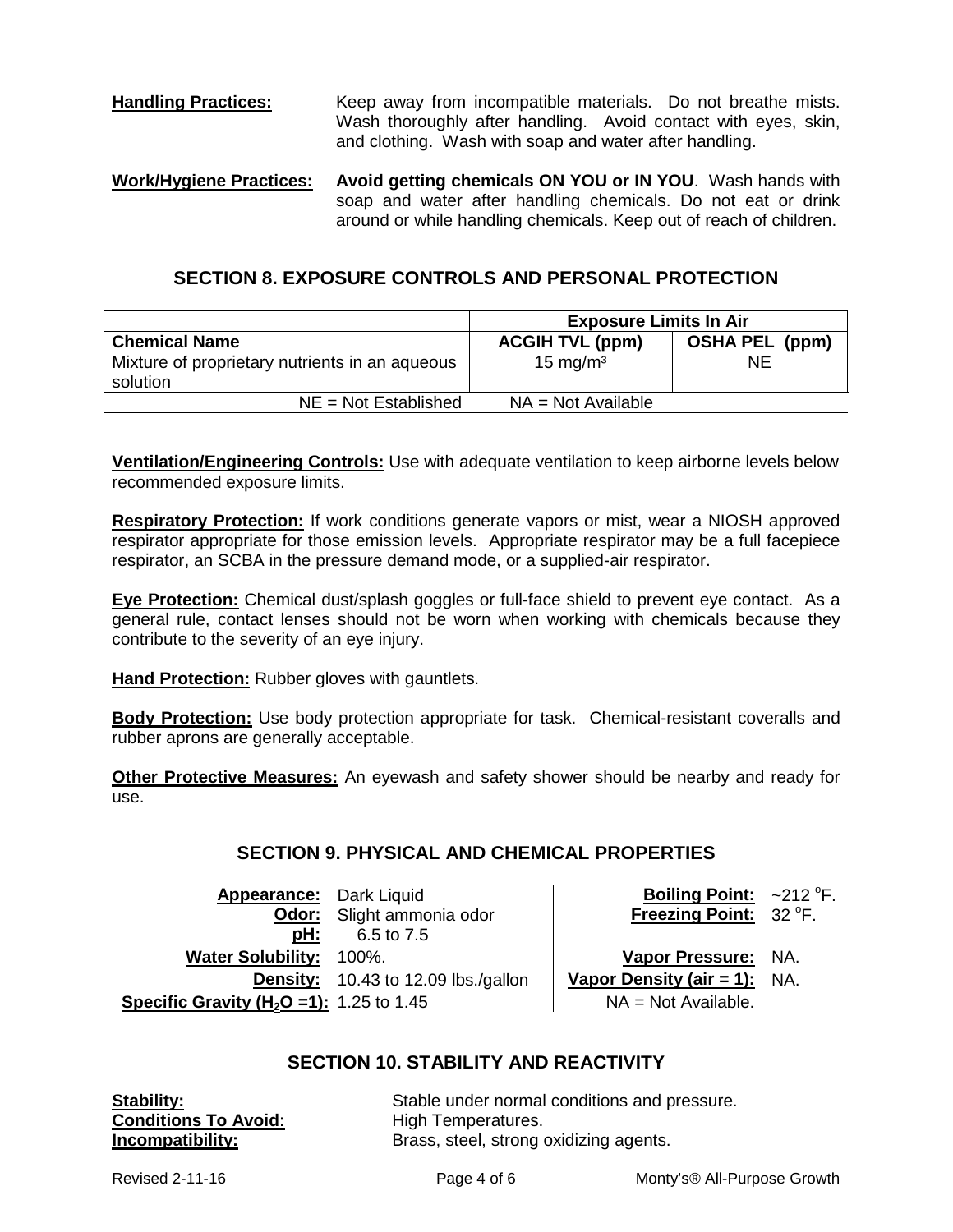## **SECTION 11. TOXICOLOGICAL INFORMATION**

**Toxicity Data:** Not Available

#### **Acute Effects:**

- **Eyes:** Moderate irritant. May cause redness, burning, inflammation, and/or damage.
- **Skin:** Moderate irritant, especially with prolonged exposure. May cause skin ulceration and/or burns.
- **Ingestion:** May cause severe gastrointestinal irritation, vomiting, stomach cramps, and diarrhea. May interfere with circulation and oxygen carrying capacity of blood with prolonged exposure.
- **Inhalation:** May cause irritation to mucous membranes, coughing, or breathing difficulties. If exposed to decomposition gases remove from area immediately.

**Chronic Effects:** Repeated overexposure may cause dermatitis, conjunctivitis or cataracts.

## **SECTION 12. ECOLOGICAL INFORMATION**

**Effect Of Material On Plants/Animals:** May be harmful to fish, livestock, and wildlife. Dissolved mineral salts may cause irritation of the digestive tract. Non-persistent. Noncumulative when applied using normal agricultural practices.

#### **Effect Of Material On Aquatic Life:** Not known

## **SECTION 13. DISPOSAL CONSIDERATIONS**

Do not contaminate lakes, streams, ponds, estuaries, oceans, or other waters by discharge of waste effluents or equipment rinsate. Dispose of waste effluents according to federal, state, and local regulations. Chemical additions or other alterations of this product may invalidate any disposal information in this SDS.

#### **SECTION 14. TRANSPORTATION INFORMATION**

Not D.O.T Regulated

Other Shipping Description: Fertilizing Compounds (Manufactured), Liquid, NMFC Item 68140, NMFC Item 68140 Sub 6, LTL Class 70

## **SECTION 15. REGULATORY INFORMATION**

**CERCLA:** None